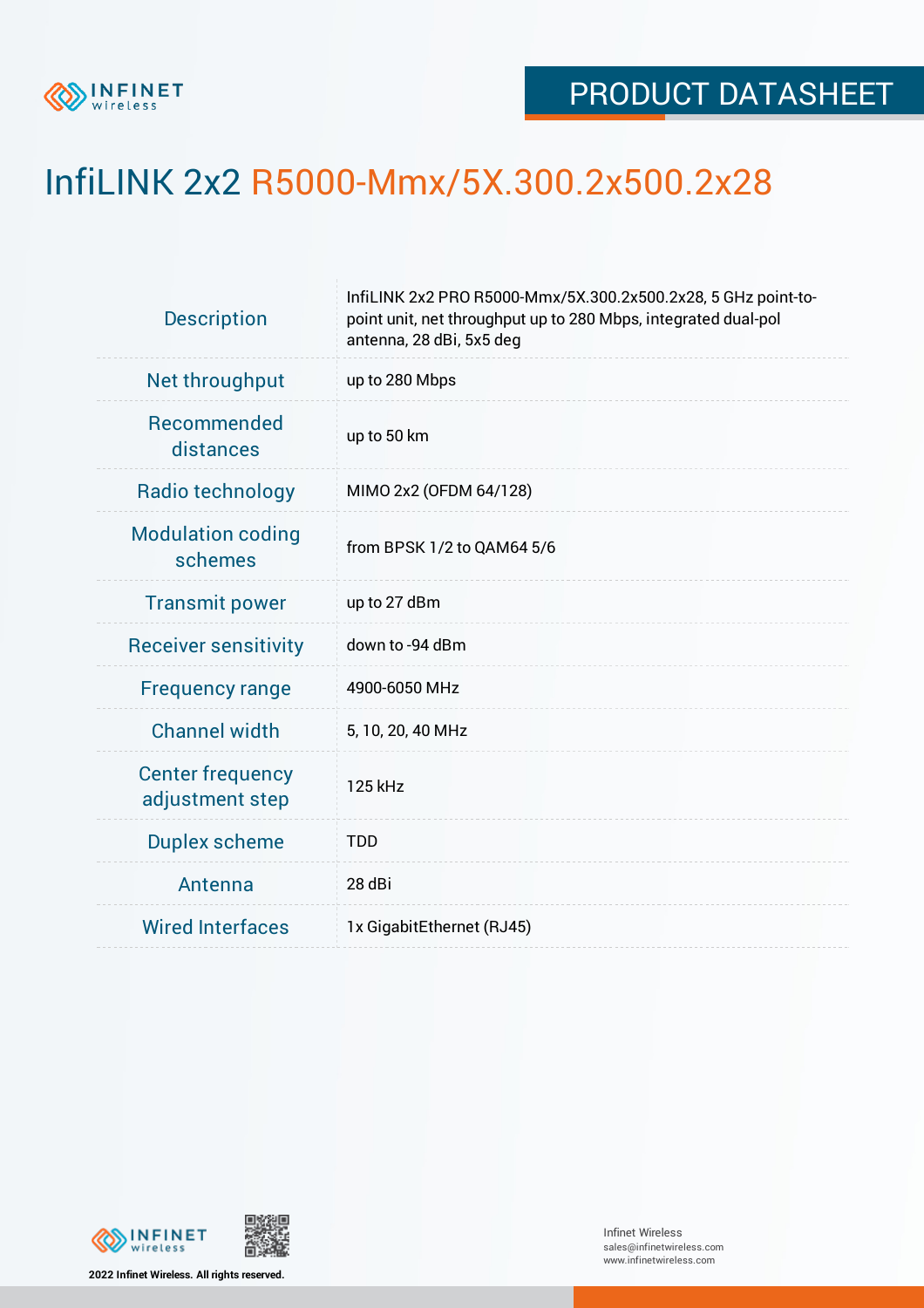

## PRODUCT DATASHEET

## InfiLINK 2x2 R5000-Mmx/5X.300.2x500.2x28

| <b>Consumption</b>         | up to 20 W                                                                                                                                                                                                                                                                                                                  |                            |                       |                          |              |                 |
|----------------------------|-----------------------------------------------------------------------------------------------------------------------------------------------------------------------------------------------------------------------------------------------------------------------------------------------------------------------------|----------------------------|-----------------------|--------------------------|--------------|-----------------|
| <b>Power options</b>       | 110-240 VAC @ 50/60 Hz, ±4356 VDC                                                                                                                                                                                                                                                                                           |                            |                       |                          |              |                 |
| <b>Outdoor Unit (ODU)</b>  | 600 x 600 x 75 mm, 6.4 kg                                                                                                                                                                                                                                                                                                   |                            |                       |                          |              |                 |
|                            |                                                                                                                                                                                                                                                                                                                             |                            |                       |                          |              |                 |
| <b>Part Number Options</b> | Prefix<br>R5000-<br>Mmx                                                                                                                                                                                                                                                                                                     | Freq.<br><b>Band</b><br>5X | <b>Bitrate</b><br>300 | Output<br>Power<br>2x500 | Ant.<br>2x28 | Capacity<br>300 |
| <b>Part Number Example</b> | R5000-Mmx/5X.300.2x500.2x28                                                                                                                                                                                                                                                                                                 |                            |                       |                          |              |                 |
| <b>Packing List</b>        | - Outdoor unit R5000-Mmx/5X.300.2x500.2x28 - 1 pcs.<br>- Power Supply IDU-BS-G - 1 pcs.<br>- Power Cord - 1 pcs.<br>- Connector - 1 pcs.<br>- Standard RJ-45 connector - 1 pcs.<br>- Shielded RJ-45 connector - 1 pcs.<br>- RJ-45 Plug Cap - 1 pcs.<br>- MONT-KIT-85S Mounting kit - 1 pcs.<br>- Quick Start Guide - 1 pcs. |                            |                       |                          |              |                 |



**2022 Infinet Wireless. All rights reserved.**

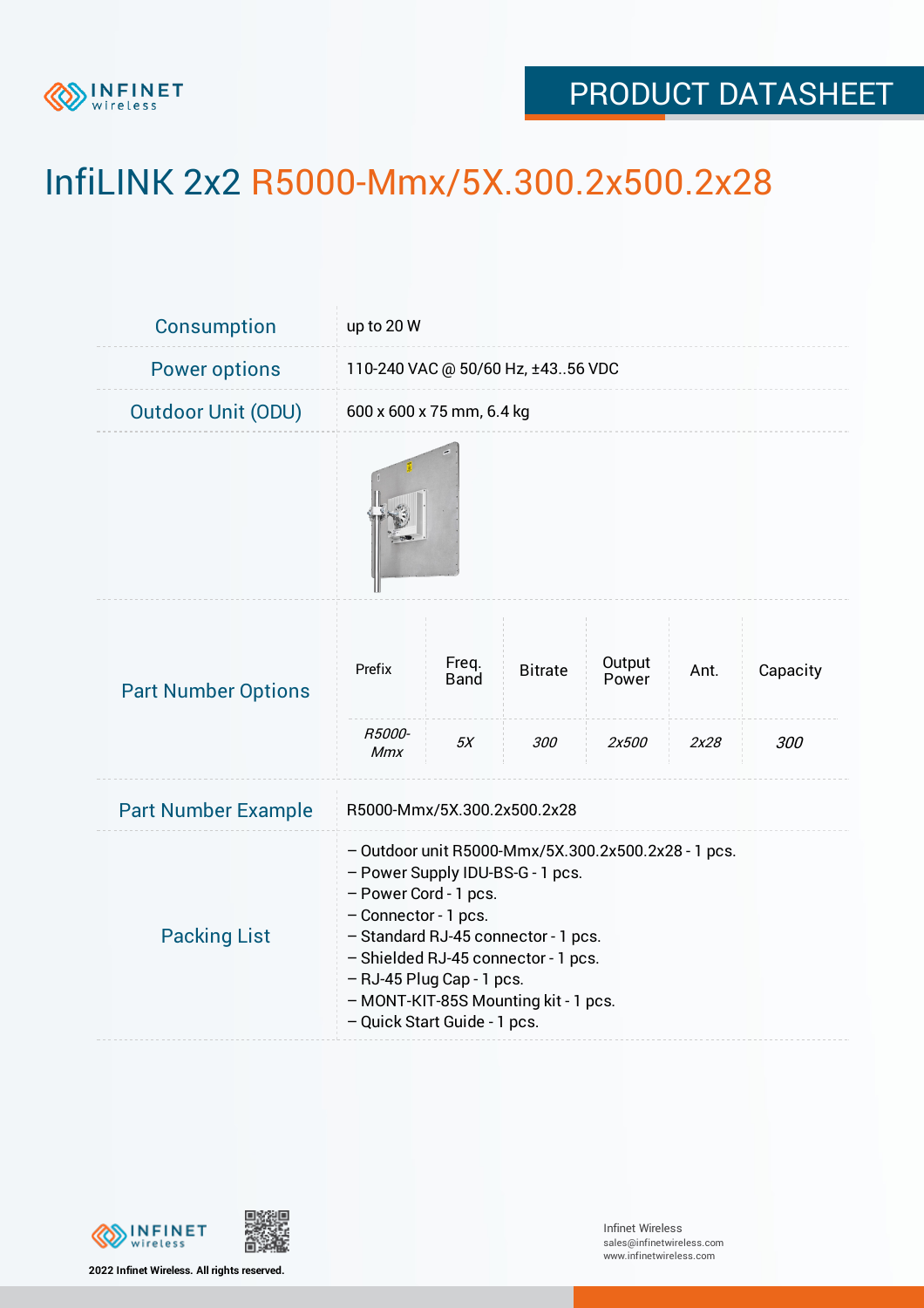

## PRODUCT DATASHEET

# InfiLINK 2x2 R5000-Mmx/5X.300.2x500.2x28

### Features

#### **RADIO**

- **Voice/RTP Aware Superpacketing**
- ٠ **DFS**
- **Automatic Bitrate Control** Þ
- Þ **Automatic Transmit Power Control**
- ь **TDD synchronization using AUX-ODU-SYNC (excluding Smn/Lmn)**
- **Spectrum Analyzer mode** ۰
- **Channel testing tools** ١

#### **NETWORKING**

- **Ethernet-over-IP and IP-over-IP tunneling**
- **ARP protocol support** ٠
- ۱ **MAC/IP filtering**
- Þ **Full-fledged 2nd layer switch**
- Þ **RIPv2 / OSPFv2 /static routing**
- **L2/L3 Firewall** Þ
- **NAT (multipool, H.323-aware)** Þ
- Þ **DHCP client/server/relay**

#### **MANAGEMENT FEATURES**

- **Various Management Protocols: HTTP, HTTPS, Telnet, SSH, SNMP v1/2c/3 (MIB-II and proprietary MIBs)**
- **Graphical User Interface**
- **LED Indication: power status, wireless and wired link status, signal level**
- **Antenna alignment tool**
- ٠ **Automatic software update**
- **Online monitoring with proprietary EMS InfiMONITOR.**

#### **QUALITY-OF-SERVICE**

- **17 priority queues**
- **IEEE 802.1p support**
- **IP TOS / DiffServ support**
- ٠ **Full voice support**
- **Traffic limiting (absolute, relative, mixed)** ٠
- **Traffic redirection**